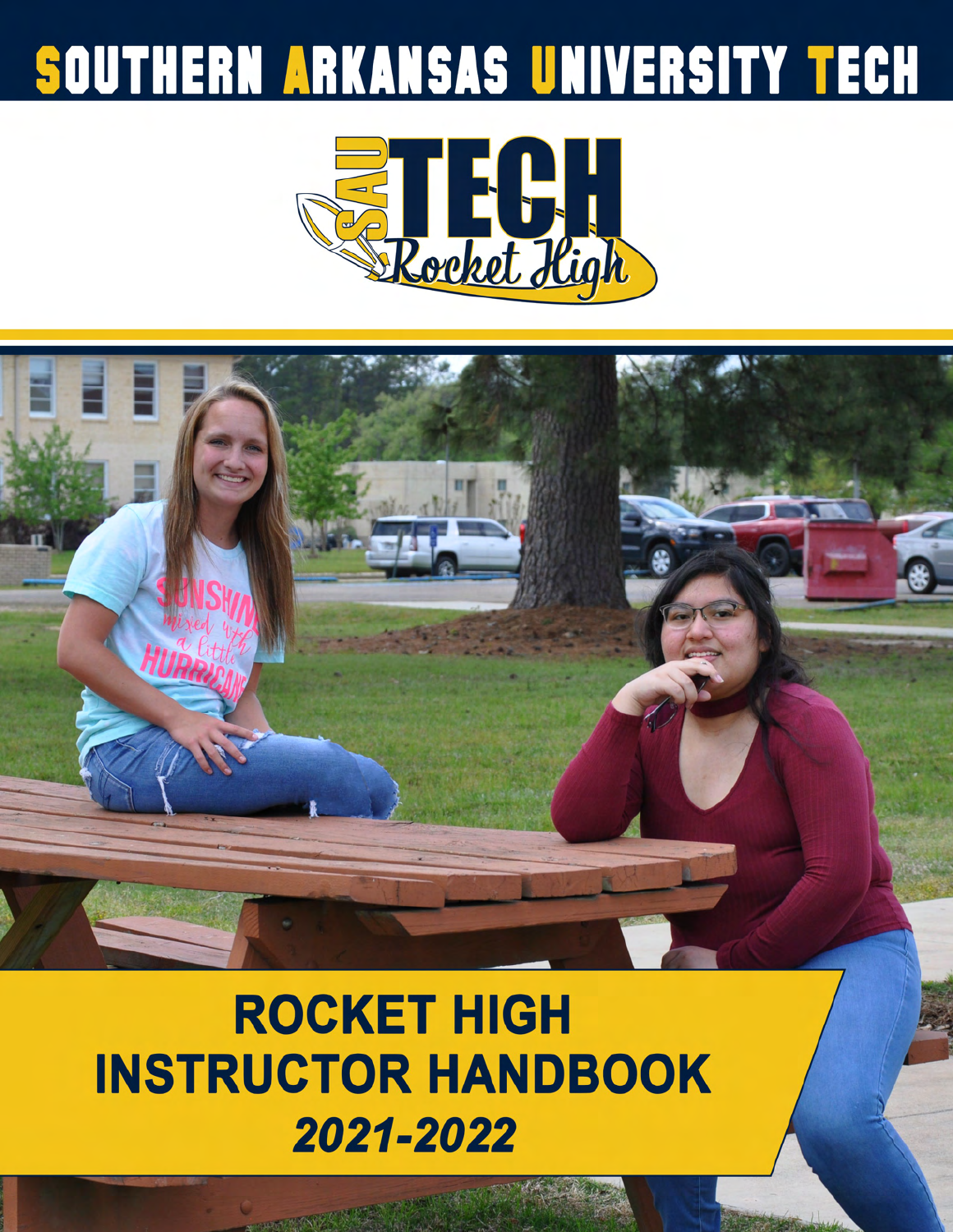#### **TABLE OF CONTENTS**

| <b>Benefits</b>                 |
|---------------------------------|
| Guidelines                      |
| Placement Plan                  |
|                                 |
|                                 |
| Qualifications/Credentials      |
| <b>Instructional Procedures</b> |
| <b>Faculty Responsibilities</b> |
| Non-compliance                  |
| Registration                    |
| <b>Rosters</b>                  |
| Drops                           |
| <b>Q</b>                        |
| <b>Unsatisfactory Process</b>   |
| <b>Grading System</b>           |
| <b>Grading Symbols</b>          |
| <b>Incomplete Grades</b>        |
| 10                              |
|                                 |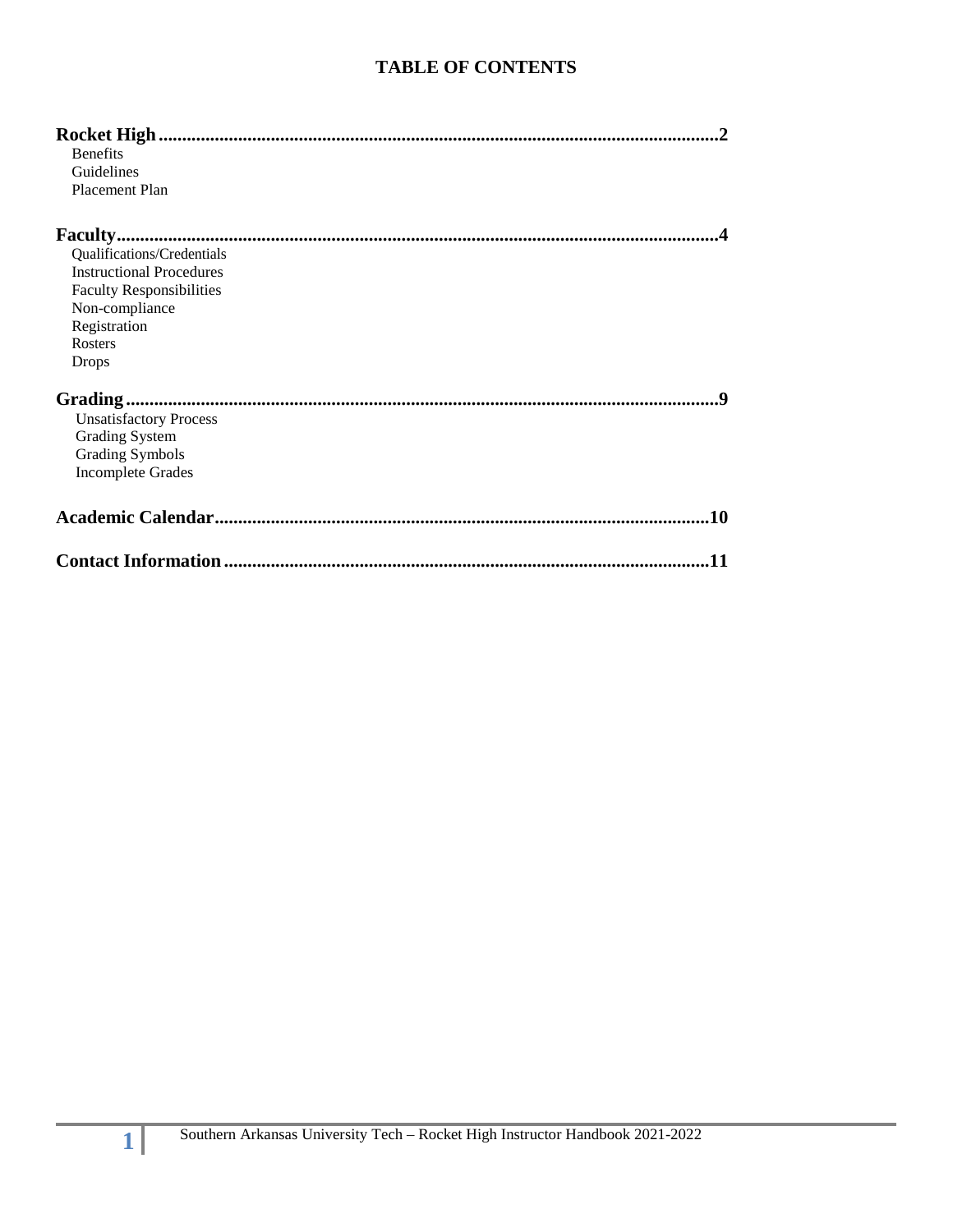# **Rocket High**

Rocket High, Southern Arkansas University Tech's concurrent enrollment program, is a partnership with school districts to provide an opportunity for qualified students to earn college credit while still in high school, allowing students to get a head start on their college career before graduation. Classes are taught by approved high school teachers during the regular high school schedule. The course materials, assignments and grading standards used in the courses must meet the same standards as regular SAU Tech courses. Courses vary by high school based on the qualifications of the high school instructors. Early College Initiative students attend classes on SAU Tech's campus. High school students may take up to eleven college credit hours each semester.

#### **Benefits**

Concurrent Enrollment programs encourage more students to continue education beyond high school and improve student success in transitioning from secondary to post-secondary education. Other benefits of concurrent enrollment are:

- Get a jump start on college.
- Save money by reducing the time and cost of obtaining a college degree.
- Learn college level skills before your freshman year.
- Prepare students for college and reduce the need for remedial coursework.

#### **Guidelines**

ACT 1097 of the General Assembly provides for students who are enrolled in an accredited high school and meet admission standards of SAU Tech to concurrently enroll for academic courses. High School students who meet the following criteria and procedures may enroll in college classes concurrently with their high school classes:

- 1. The student must have completed the eighth  $(8<sup>th</sup>)$  grade.
- 2. Only those students who have the ability to benefit from college-level classes will be enrolled.
- 3. High school students are subject to all other college regulations, including those related to academic progress, financial responsibility, conduct, adherence to the substance abuse policies, and others as described in the college catalog and student handbook.
- 4. All arrangements for receiving concurrent high school/college credit and/or arrangements for third party payment of tuition and fees are the responsibility of the student.
- 5. Prior to enrollment in a math, English, or a college level reading course, students are required to submit the appropriate ACT, ASSET, Accuplacer or SAT test scores or have necessary prerequisite courses.
- 6. All high school students receiving college credit will be classified as non-degree/non-certificate seeking and will not be eligible for financial aid.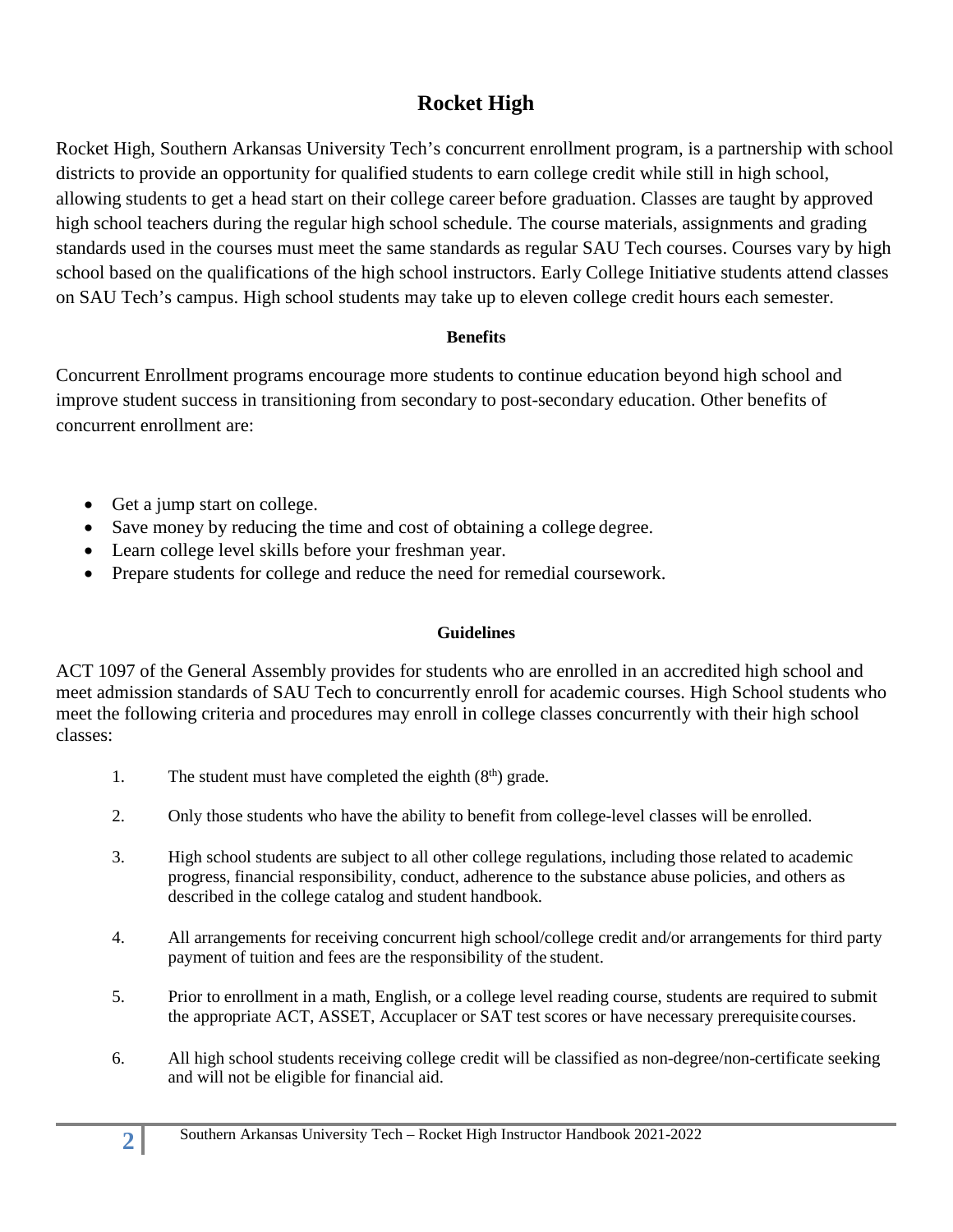# **CONCURRENT PLACEMENT MEASURES**

| <b>ENGLISH ASSESSMENT</b>        |                       |                                              |                   |                                  |                        |
|----------------------------------|-----------------------|----------------------------------------------|-------------------|----------------------------------|------------------------|
| <b>COURSE ENROLLMENT</b>         | <b>ACT</b><br>English | <b>Accuplacer Next Generation</b><br>Writing | <b>SAT</b><br>ERW | ACT Aspire 10th Grade<br>English | <b>PSAT</b><br>Writing |
| <b>ENGL1113</b><br>Composition I | $19+$                 | $263+$                                       | $510+$            | $428+$                           | $45+$                  |

| <b>READING ASSESSMENT</b>        |                       |                                              |                          |                                              |                        |
|----------------------------------|-----------------------|----------------------------------------------|--------------------------|----------------------------------------------|------------------------|
| <b>COURSE ENROLLMENT</b>         | <b>ACT</b><br>Reading | <b>Accuplacer Next Generation</b><br>Reading | <b>SAT</b><br><b>ERW</b> | ACT Aspire 10 <sup>th</sup> Grade<br>Reading | <b>PSAT</b><br>Reading |
| <b>ENGL1113</b><br>Composition I | $19+$                 | $259+$                                       | $510+$                   | $428+$                                       | $47+$                  |

| <b>MATH ASSESSMENT</b>      |                    |                                                   |                    |                              |             |
|-----------------------------|--------------------|---------------------------------------------------|--------------------|------------------------------|-------------|
| <b>COURSE ENROLLMENT</b>    | <b>ACT</b><br>Math | <b>Accuplacer Next Generation</b><br>Math<br>*QAS | <b>SAT</b><br>Math | <b>ACT Aspire 10th Grade</b> | <b>PSAT</b> |
| MATH1023 College<br>Algebra | $19+$              | $264+$                                            | $510+$             | $432+$                       | $46+$       |
| MATH1063 College<br>Math    | $13+$              | $234+$                                            | $330+$             |                              |             |

*\*QAS = Quantitative Reasoning, Algebra, and Statistics*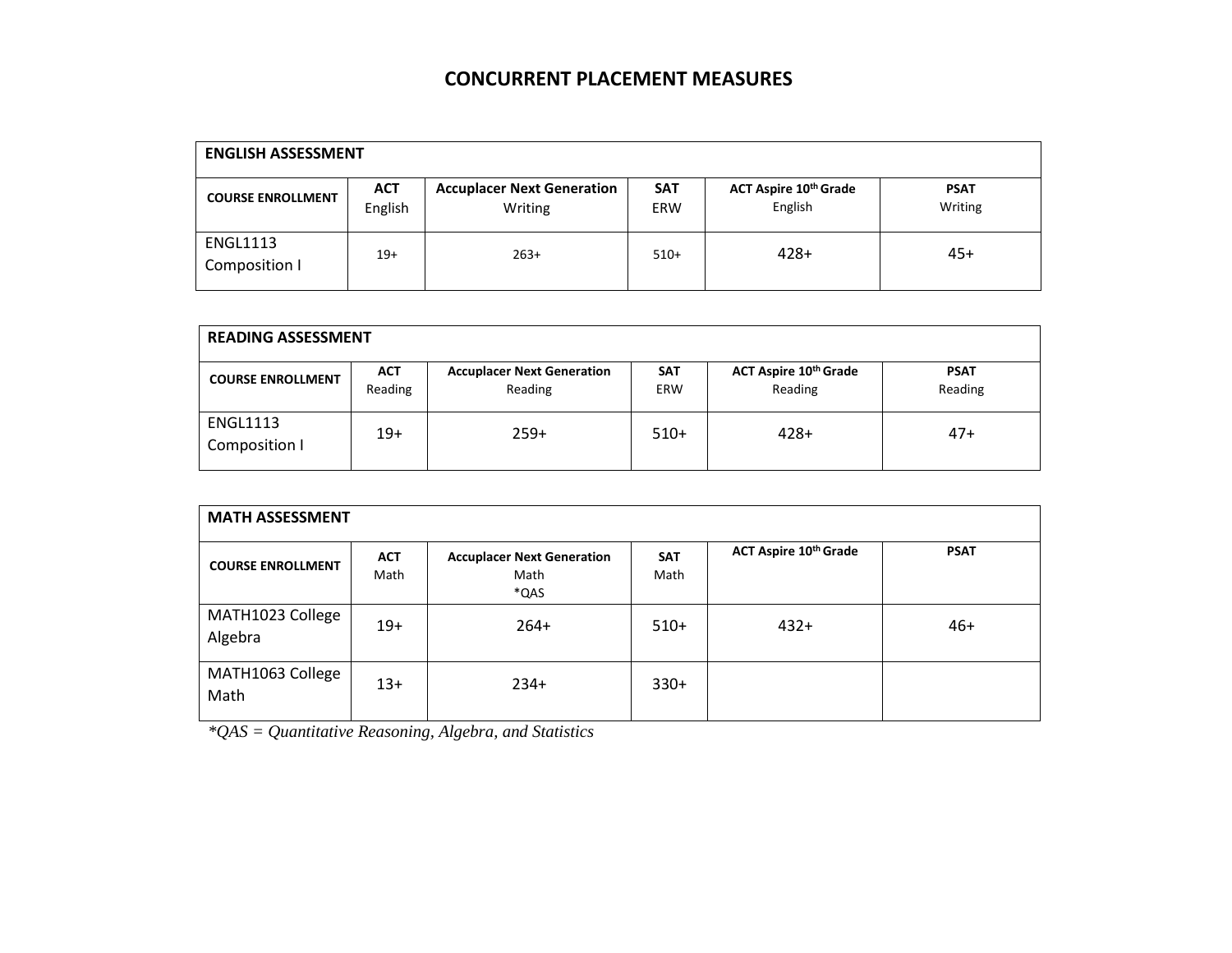# **FACULTY**

## **Qualifications/Credentials**

General Education Faculty must hold at least a master's degree and have 18 graduate hours in the subject to be taught.

Career/Technical Faculty teaching concurrent courses must meet the requirements to be employed by the college/university offering the career/technical (CTE) courses.

Official transcripts must be provided and appropriate credentials approved by the Chief Academic Officer.

### **Instructional Procedures**

- A. Course Syllabus: Distribute a syllabus that has been reviewed and approved by the designated faculty liaison to all students enrolled in the concurrent class the first week of the semester. A copy of the approved syllabus must also be submitted to the Concurrent Enrollment Office.
- B. Faculty Mentoring/Academic Alerts: SAU Tech faculty is expected to take a proactive role in helping students to succeed in the classroom. When a student falls into academic distress due to excessive absences or poor grades, faculty members are to make contact with the student in an attempt to discover and correct the problem. If the student does not respond in a satisfactory manner, faculty will complete the drop process to withdraw the student from the college course.
- C. Faculty Checklist: All faculty members must submit the following:
	- 1. Instructor application, copy of college transcripts, teaching license, resume, and any other credentials related to the course to be taught, signed instructor agreement; due prior to the first day of class
	- 2. Course information/syllabus; due prior to the first day of class
	- 3. Instructor Data Form(new instructors only); due prior to the first day of class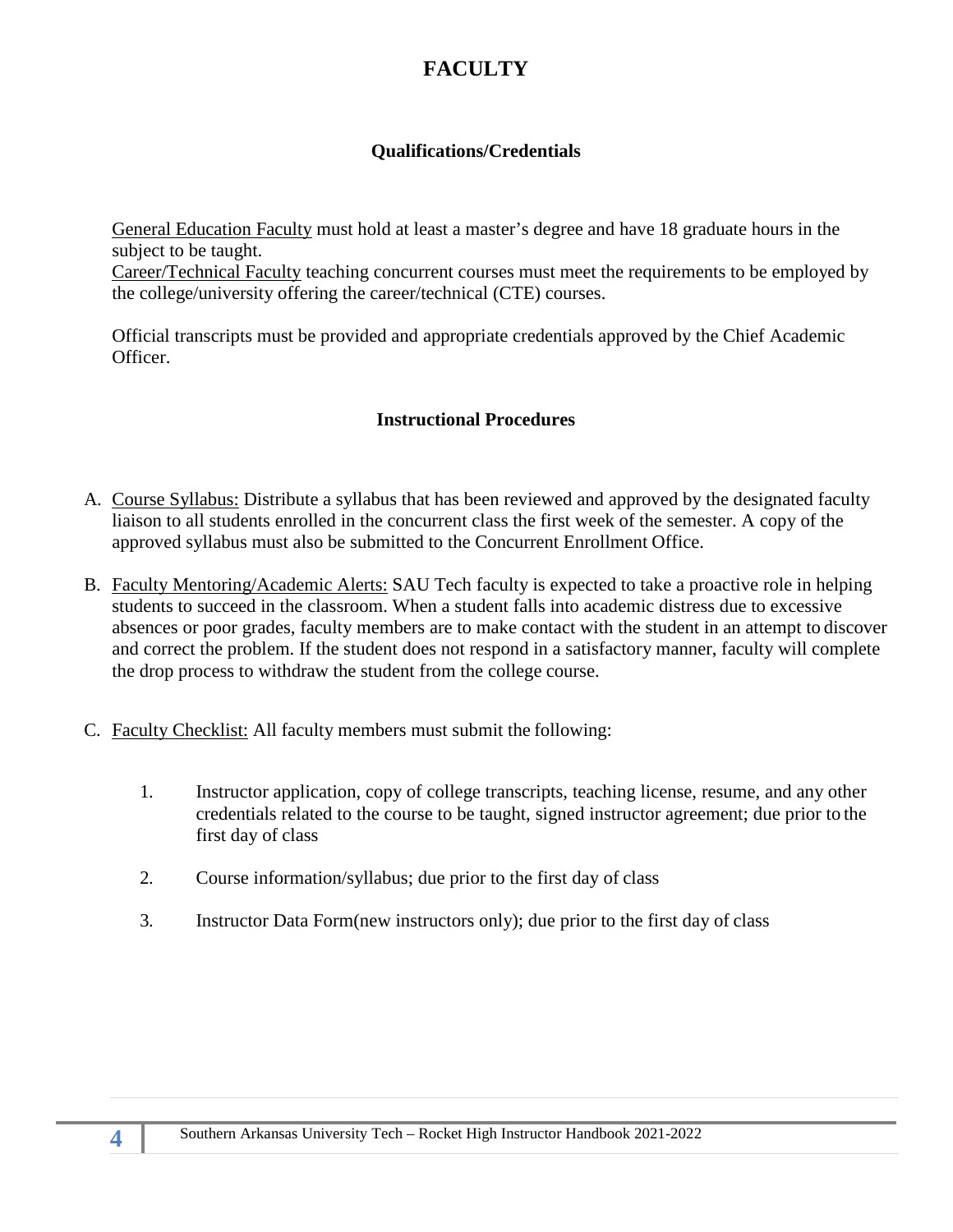### **Faculty Responsibilities**

Rocket High instructors must agree and adhere to the following responsibilities. Teaching privileges may be revoked for any instructor who does not comply with all policies, procedures, and requirements established by the Rocket High Program.

- 1. Submission of all required paperwork prior to teaching a concurrent course, and as requested thereafter.
- 2. Participate in an orientation session for each new course prior to teaching the course for concurrent credit. Participate in annual discipline specific professional development activities, site visits, and ongoing collegial interaction to address course content, course delivery, assessment, evaluation, and/or research provided by the college.
- 3. Distribute a syllabus that has been reviewed and approved by the designated faculty liaison to all students enrolled in the concurrent class the first week of the semester. A copy of the approved syllabus must also be submitted to the Concurrent Enrollment Office.
- 4. Instructors must use the same textbook as the on-campus course or a textbook approved by the college.
- 5. Adhere to all deadlines and timeframes as set forth by SAU Tech, which include but is not limited to, roster certification, electronic submission of grades, drops, assessments, and registration.
- 6. Submitting copies of student work, exams, assessments, and/or grades as requested by the faculty liaison or the Concurrent Enrollment Office.
- 7. Retrieve and respond in a timely manner to all electronic correspondence sent by the faculty liaison and the Concurrent Enrollment Office. Correspondence will be sent to the email address(es) collected during the faculty approval process.
- 8. Participate in annual discipline specific professional development activities, site visits, and ongoing collegial interaction to address course content, course delivery, assessment, evaluation, and/or research provided by the college.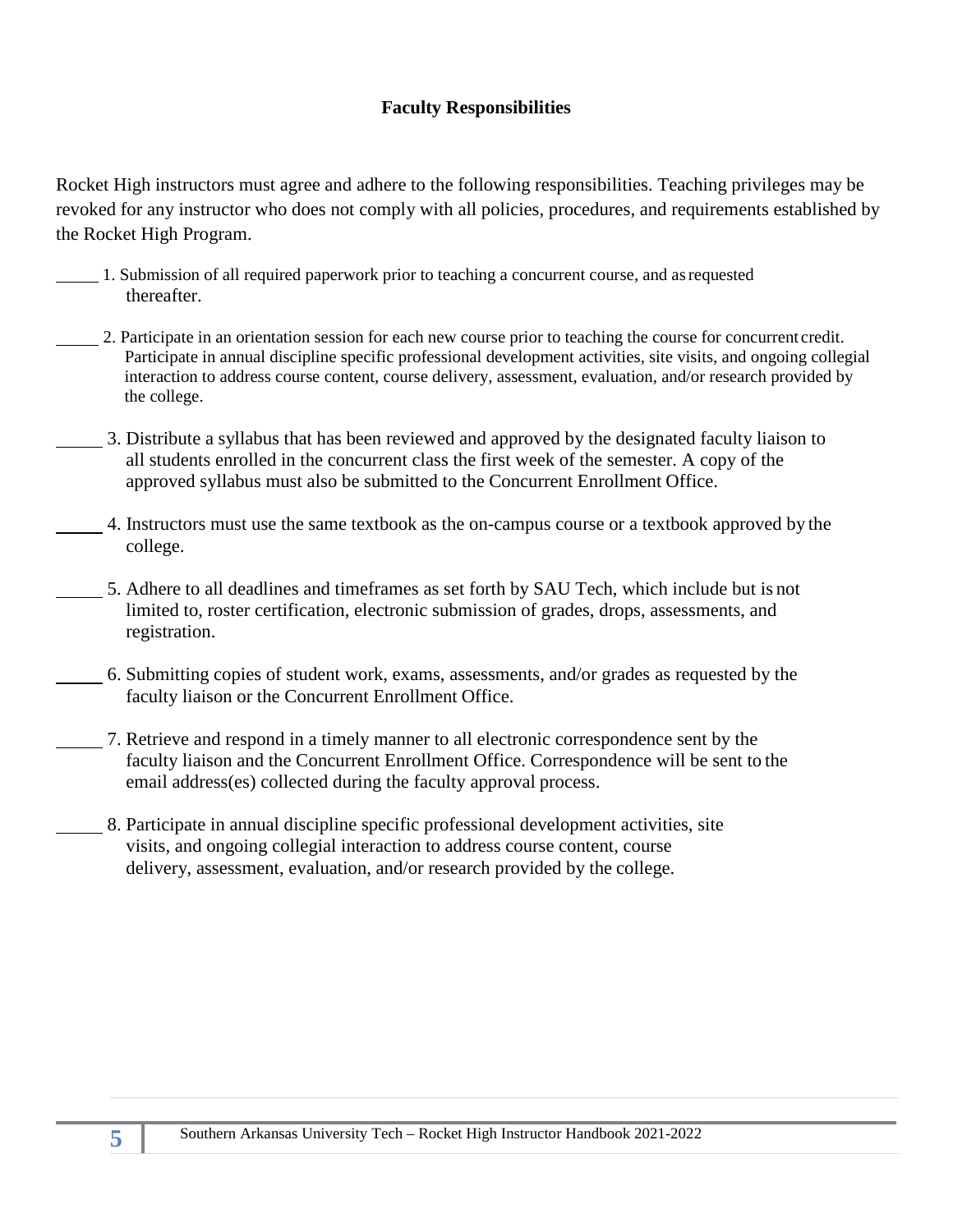Faculty members are expected to know and foster the purpose and objectives of the College by carrying out the following responsibilities:

- 1. Participate in activities such as orientation, professional development, workshops, and meetings.
- 2. New instructors must participate in New Teacher Orientation before they teach a concurrent course.
- 3. Meet all necessary deadlines (roster certification, grades, drops, etc.)
- 4. Keep students informed as to their progress.
- 5. Encourage student use of support services.
- 6. Counsel with students in regard to frequent absences, failures, or necessary make-up work. **Intervene early.**
- 7. Cooperate with evaluation procedures.

#### **Non-compliance**

Rocket High instructors are required to use the approved SAU Tech course syllabus, use the same textbook or a textbook approved by the college, adopt the same learning outcomes and assignments as those developed for the course offered on the college campus with limited exceptions approved by the college, and use the same course grading standards as those on the college campus. Also, instructors must certify rosters, submit grades and turn in completed assessment forms by the due date and adhere to all standards set by SAU Tech. Additionally, instructors are required to attend annual discipline specific professional development activities and ongoing collegial interaction to address course content, course delivery, assessment, evaluation, and/or research provided by the college annually.

An SAU Tech representative will meet with those instructors failing to comply with the above requirements to discuss the concerns. The next step for those instructors failing to meet the deadlines and other requirements annually is to refer them to their administration. If steps are not taken to correct the problem, the instructor will no longer be approved to teach for Rocket High.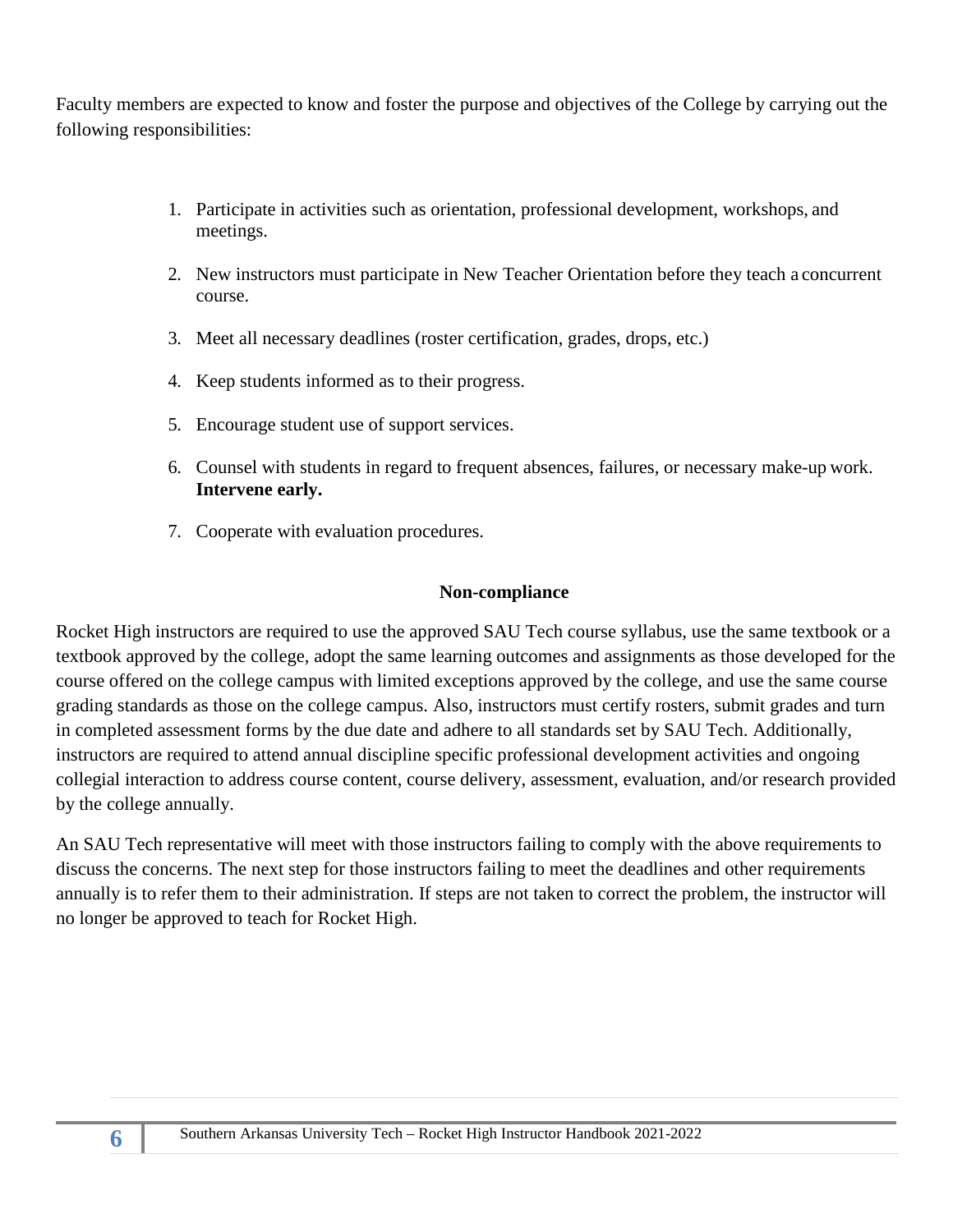### **Registration Process**

All new students must complete an online application for admission through our website at [www.sautech.edu.](http://www.sautech.edu/) A student's registration is incomplete until all admissions requirements are met. Students who do not attend a class without an excused absence during the census period (the first eleven days during the semester) each semester are subject to having that class registration canceled.

In most instances, registration will be handled through the high school.

- A.) Students must complete the Registration/Consent Form. Forms can be obtained from your school counselor or online. The Registration/Consent Form is incomplete if it does not have the proper signatures (student, parent, school representative).
- B.) The Registration/Consent Form must be returned to the school counselor by the registration deadline.
- C.) A student will not receive college credit for a course he/she is not eligible for. A student who does not register by the deadline or does not have all information submitted will not receive college credit for that course(s).
- D.) A student's registration is incomplete until all admissions requirements are met and eligibility is verified.

## **Roster Procedures**

- All SAU Tech class rosters must be certified by the due date. Instructors will be notified of the due date by the Office of Concurrent Enrollment.
- The SAU Tech roster provides instructors with the final registration list of students in their classes. Each roster must be carefully checked for accuracy. The prime concern of certification rosters is making sure every *student eligible and attending* a particular course islisted.
- Since rosters are certified electronically, they should be checked early enough to make any necessary corrections. If you notice that a student is missing from your SAU Tech roster, notify the Office of Concurrent Enrollment for instructions on what needs to be done (registration form, test scores, etc.)
- Any new student who is admitted into the school or vocational/career center after the registration deadline will not be added to any roster and will not receive college credit

Students not on the SAU Tech roster will not receive concurrent credit and the instructor is responsible for ensuring the rosters are correct and all eligible students are listed.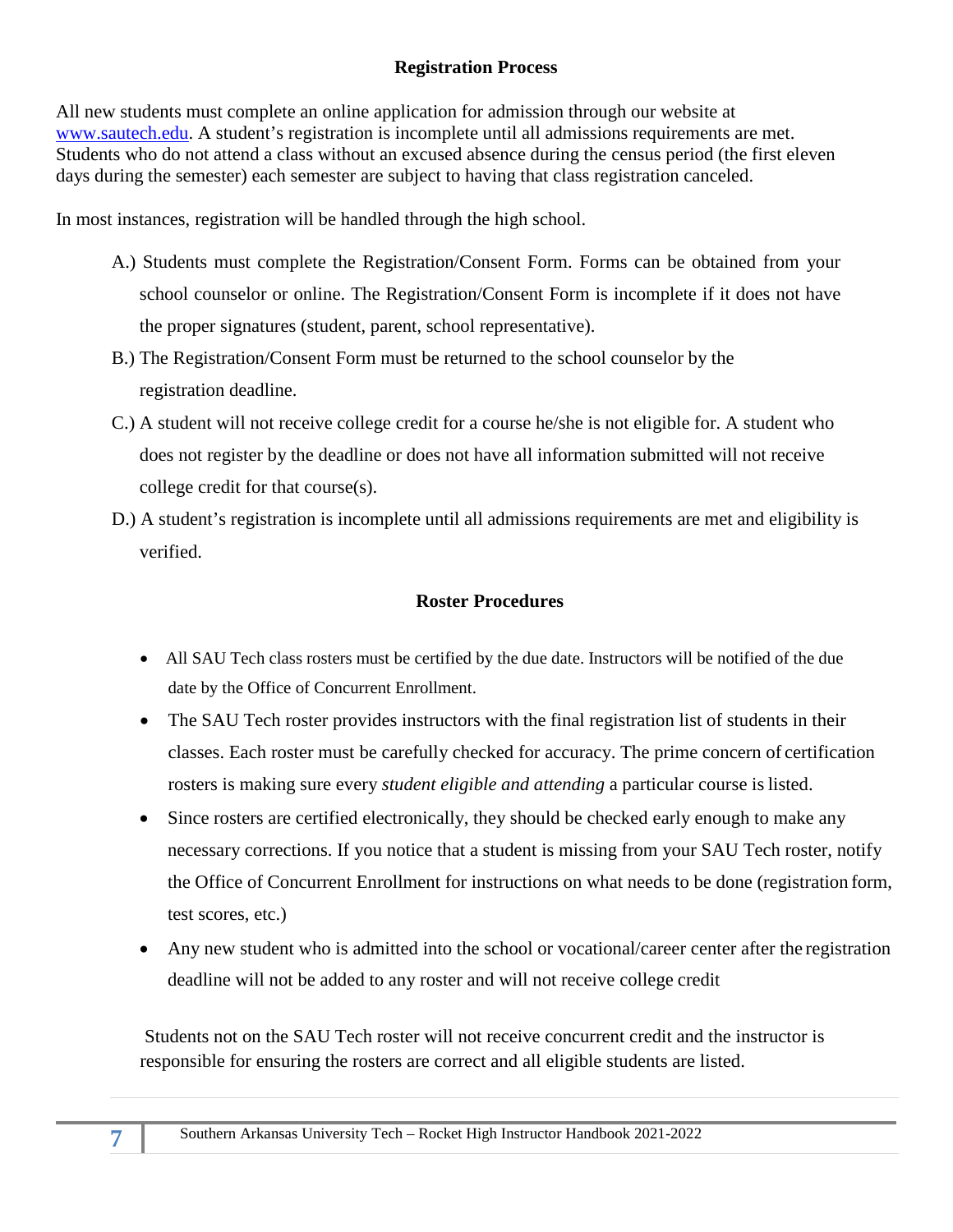#### **Drops**

- A.) All drops must be submitted by the drop date.
- B.) A drop request will not be processed if proper procedures are not followed.
- C.) A drop may be completed completing the following steps:
	- a. Through Campus Connect
		- o Login to your campus connect account
		- o Go to your class roster
		- $\circ$  Once you pull up your roster you will see a green down arrow  $\downarrow$  beside each student, just click on the arrow beside the student you intend to drop and complete the online form.
		- o Once you are finished completing the form and click submit at the bottom of the page the drop request will automatically be sent to the student's advisor.
		- o Once the 10 (7) calendar days are complete you will be notified via email that the drop has been submitted to the registrar's office for completion.
- D.) Any student who moves at any time during the semester must be dropped.
- E.) Any student who is not listed on the instructor's roll sheet, but whose name is on any SAU Tech roster must be dropped.
- F.) Students will receive a drop confirmation once a drop request has been processed.
- G.) Students who are not making satisfactory progress at the end of the semester may be administratively dropped.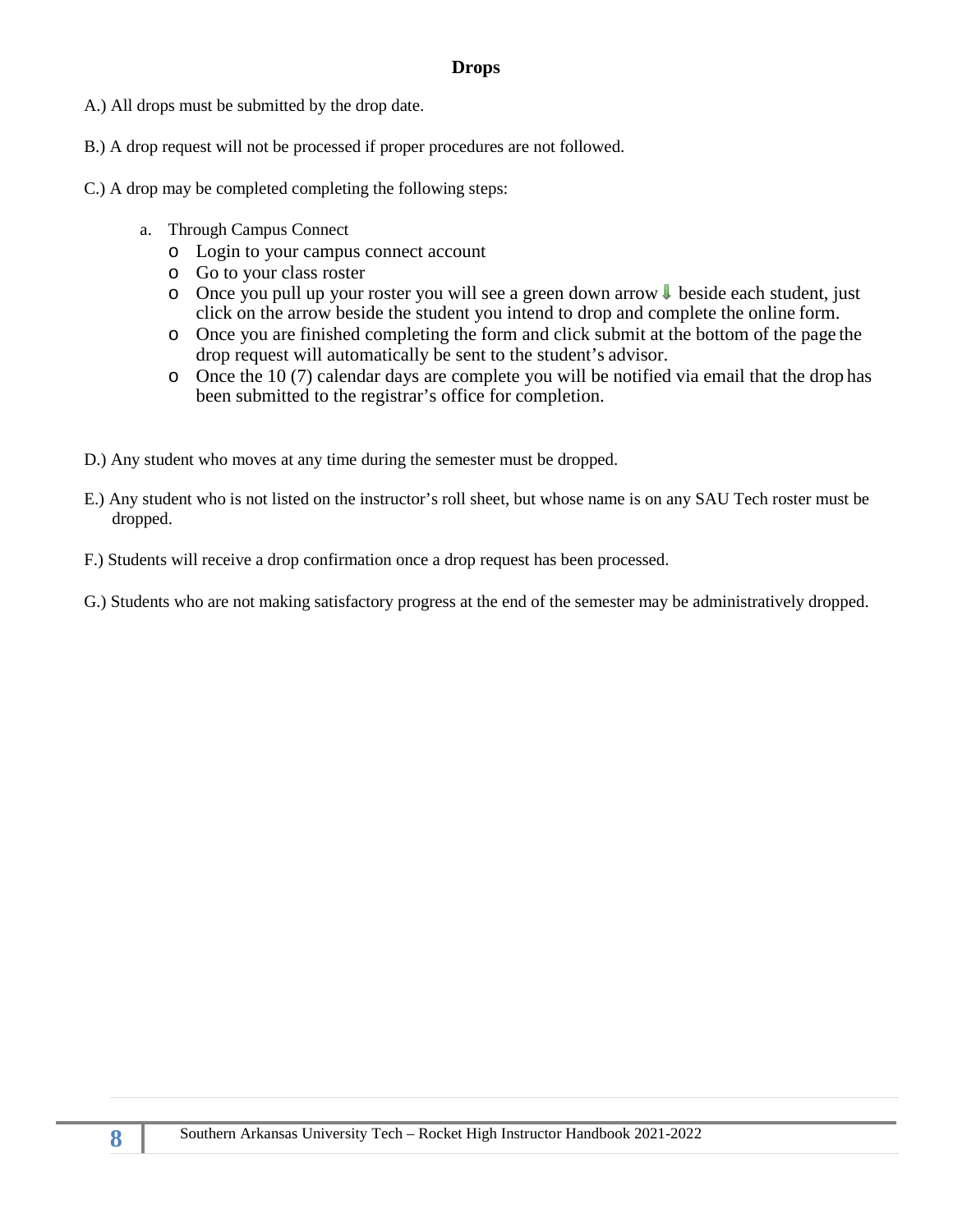# **GRADING**

### **Unsatisfactory Progress**

Concurrent enrollment courses will adhere to the College's or University's academic policies. A student will be notified when he/she enters unsatisfactory progress status and will be advised to drop that class. The student and parent will need to sign a letter agreeing that they are aware of the student's unsatisfactory progress if the student refuses to drop after being advised.

#### **Grading System**

Grades are reported at the completion of each semester/summer terms. Students receiving less than average midterm grades will be sent notification letters by the counseling staff. The final grade report becomes a part of the student's official transcript. A final grade that has been allowed to stand unchallenged for a period of five years is final.

#### **Grading Symbols**

**A** Excellent **B** Good **C** Average **D** Lowest passing grade (some institutions may not accept as transfer credit) **F** Failing **W** Withdrawal (no credit) **I** Incomplete **AU** Audit (no credit) **P** Passing **NC** No Credit

#### **Incomplete Grades**

A grade of Incomplete, "I," will be issued only when a student has been unable, because of illness or other circumstances beyond his or her control, to finish assigned class work or papers or take the final examination. In order to receive a grade of "I," a student must make arrangements with the instructor. The student and the faculty member must sign an Incomplete Grade Contract form. The student and faculty member will receive a copy and the original will be placed on file in the appropriate division chair office along with a copy of the final grade roster. A grade of "I" not made up within eight weeks after the beginning of the following semester will automatically become an "F." Any additional extension of time requires approval by the Vice Chancellor for Academics.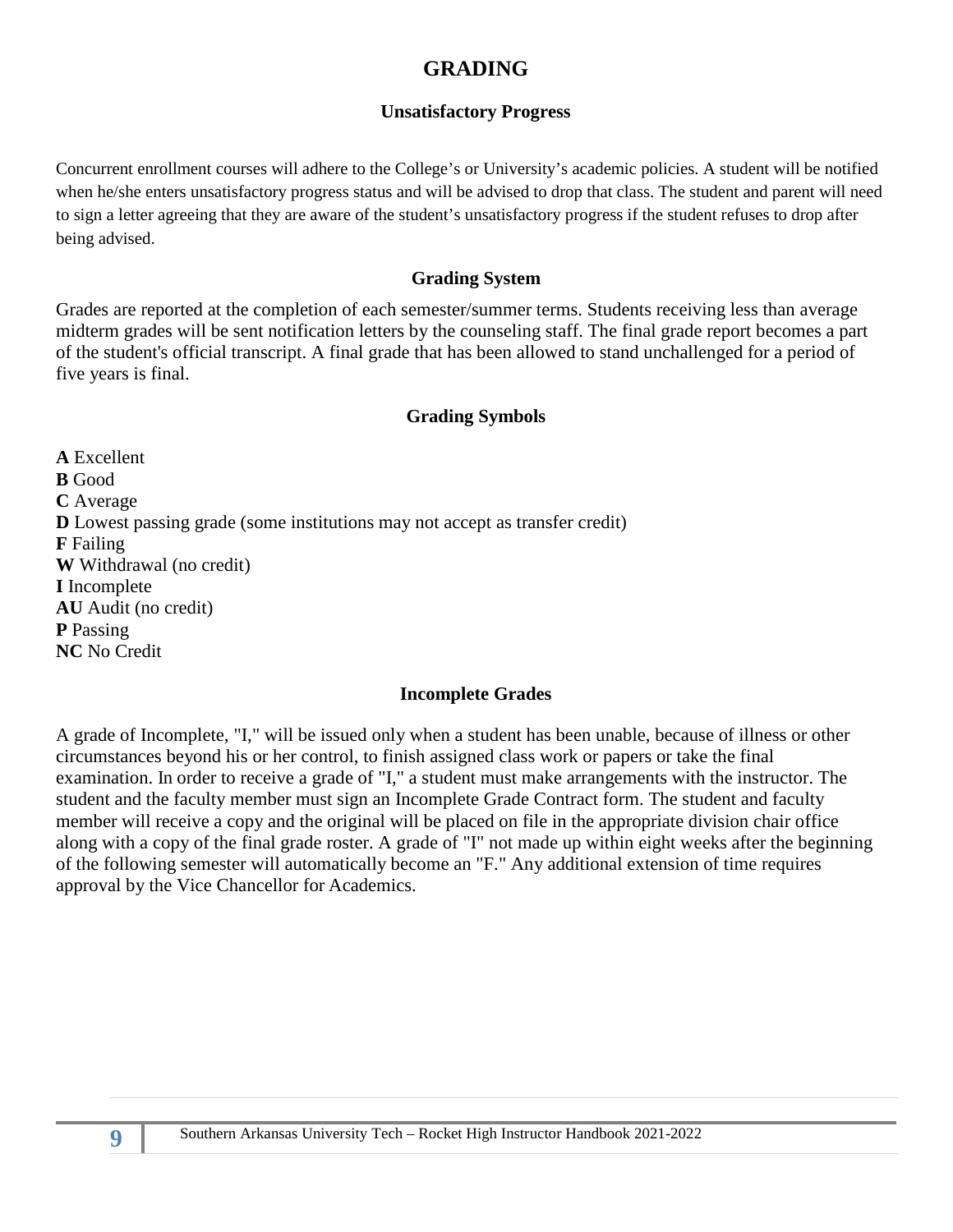#### **SOUTHERN ARKANSAS UNIVERSITY TECH**

#### **Academic Calendar 2021-2022**

|                                            | Classes BeginJanuary 12        |  |
|--------------------------------------------|--------------------------------|--|
| Roster CertificationSeptember 1            | Roster CertificationJanuary 27 |  |
| Campus Closed (Labor Day)September 6       | Mid-Term Grades DueMarch 7     |  |
| Mid-Term Grades DueOctober 12              |                                |  |
| Last Day to DropOctober 13                 | College DayTBA                 |  |
| Campus Closed (Thanksgiving)November 24-26 |                                |  |
| Final Grades DueDecember 12                |                                |  |

## *Fall 2021 Spring 2022*

| Classes BeginJanuary 12        |  |
|--------------------------------|--|
| Roster CertificationJanuary 27 |  |
| Mid-Term Grades DueMarch 7     |  |
|                                |  |
| College DayTBA                 |  |
| Last Day to DropMarch 31       |  |
| Final Grades DueMay 7          |  |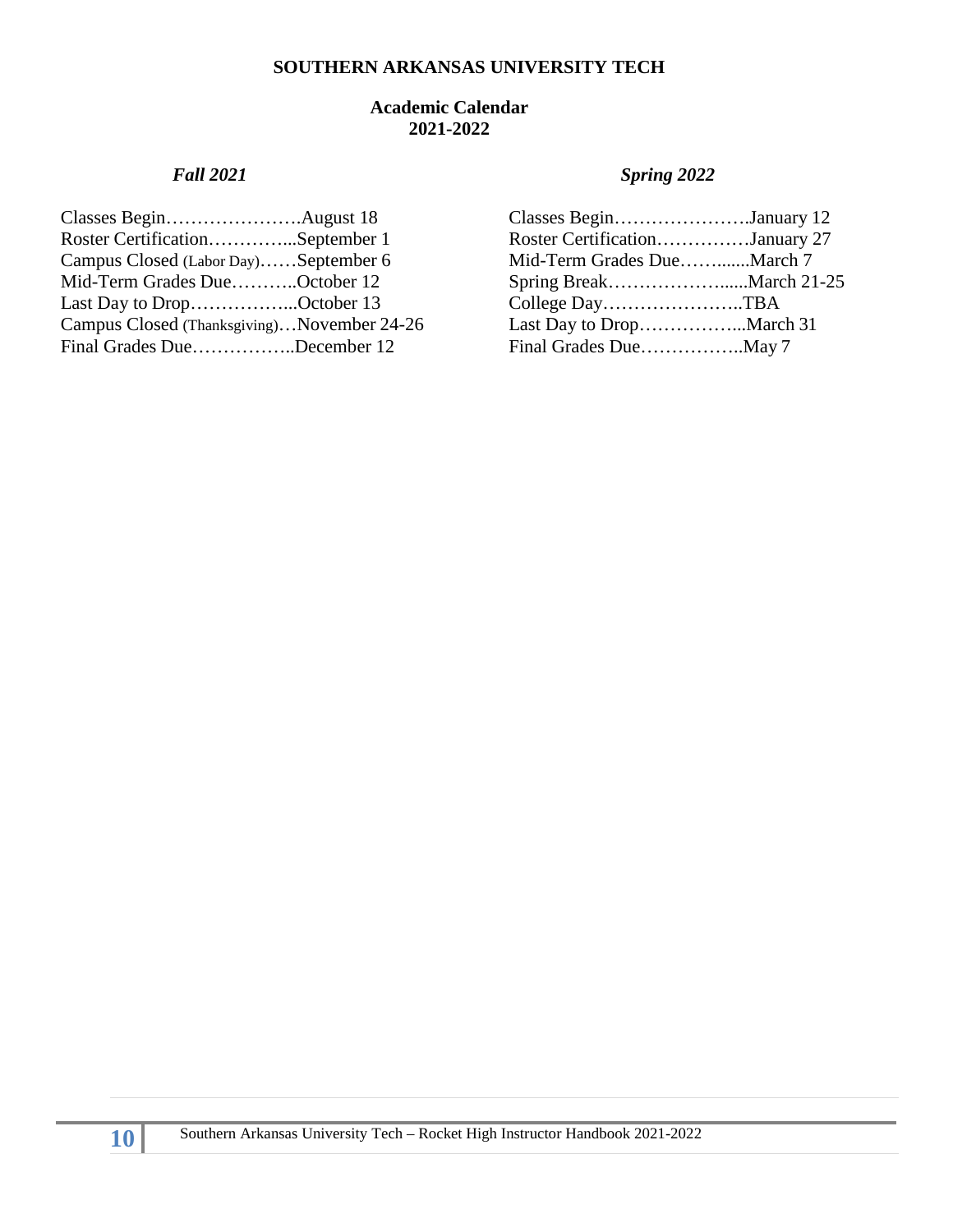# **SAU Tech Contact Information**

### **Rocket High**

LaClaire Williams Education Outreach Coordinator Office Phone: 870-574-4476 Cell [Phone: 870-390-0729](mailto:lwilliam@sautech.edu) Email: [lwilliam@sautech.edu](mailto:lwilliam@sautech.edu)

# <span id="page-11-0"></span>**Mathematics Health Sciences**

Office [Phone: 870-574-4525](mailto:thutson@sautech.edu) Office Phone: 870-574-4475 Email: [thutson@sautech.edu](mailto:thutson@sautech.edu) Email: [syoung@sautech.edu](mailto:syoung@sautech.edu)

# **English Teacher Education**

Email: [rgunnels@sautech.edu](mailto:rgunnels@sautech.edu) Email: [slandave@sautech.edu](mailto:slandave@sautech.edu)

#### **Computer Engineering**

Divesh Acharya Office Phone: 870-574-4723 Email: [dacharya@sautech.edu](mailto:dacharya@sautech.edu)

Dr. Terry Hutson Shelley Young

Rebecca Hughes Amy Diehl Office Phone: 870-574-4522 Office Phone: 870-574-4548 Email: [rhughes@sautech.edu](mailto:rhughes@sautech.edu) Email: [adiehl@sautech.edu](mailto:adiehl@sautech.edu)

## **Social Sciences Fine Arts**

Robert Gunnels **Sara Landaverde** Office Phone: 870-574-4541 Office Phone: 870-574-4425

# **Business Administration**

Phyllis Hutson Office Phone: 870-574-4466 Email: [phutson@sautch.edu](mailto:phutson@sautch.edu)

# **Welding**

Eddie Horton Office Phone: 870-574-4780 Email: [ehorton@sautech.edu](mailto:ehorton@sautech.edu)